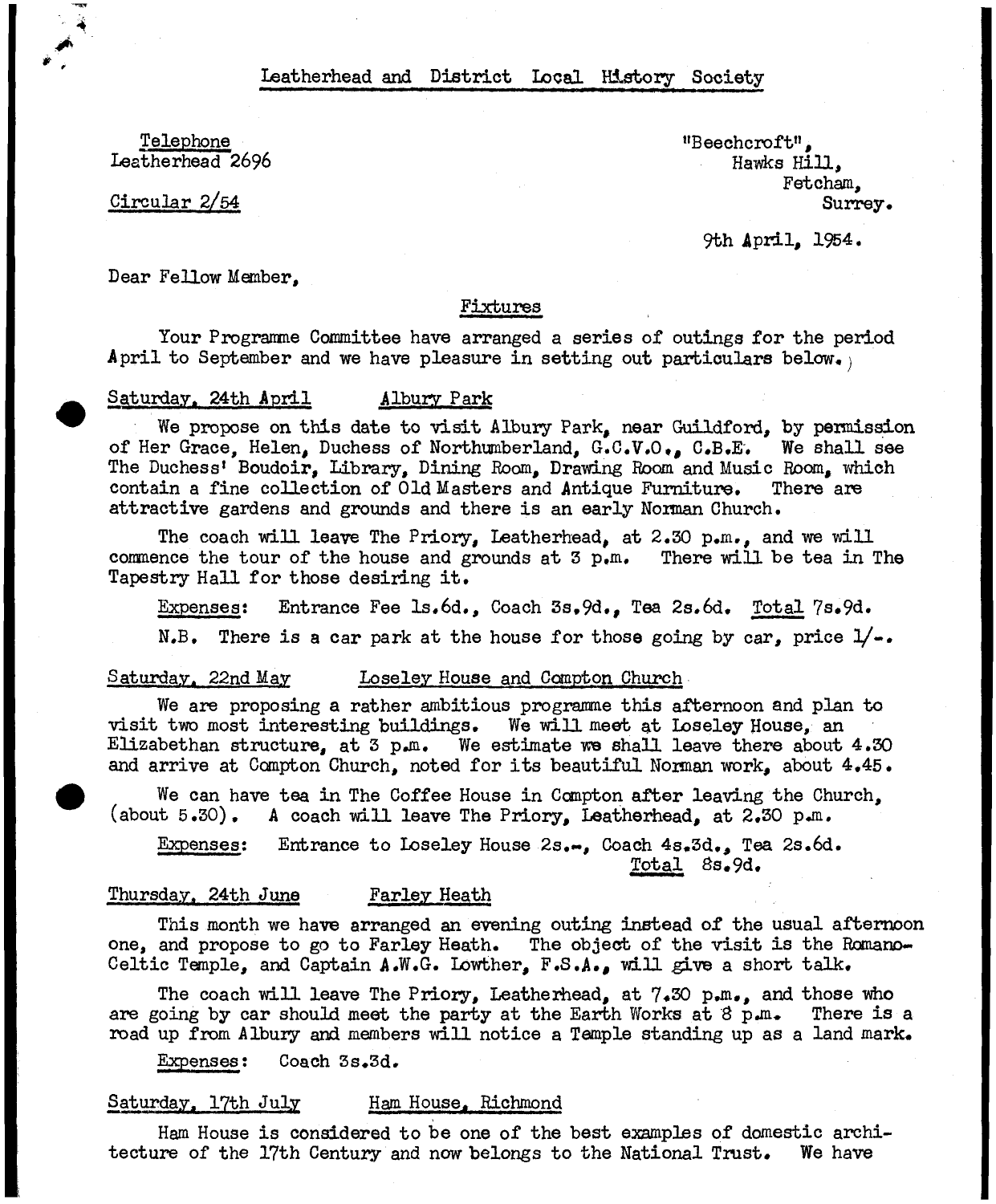arranged for a coach to leave The Priory, Leatherhead, at 2,30 and tea can be obtained at the house after we have been over it. We time to start our tour of the property at 3 p,m.

Expenses: Entrance Fee la. - (Free to members of National Trust) Coach 2s, 9d. Total 3s, 9d»

### Saturday. 14th August Fetcham Church

This afternoon our outing is a local one and is a visit to one of the most interesting of our local churches. Mr. J.G.W. Lewarne has kindly agreed to give us a discourse on the Church and some of its records, and we hope to be able to arrange a small exhibition there of old maps of Fetcham, old drawings of the Church and of parish registers, etc.

We shall start our meeting at 3 p.m.

The No.418 'bus leaving the London Transport Garage, Leatherhead, at 2,46 stops in Lower Road, Fetcham, for the Church,

#### Saturday. 18th September Fungus Foray on Box Hill

Under the leadership of Dr. Topping, we are proposing another Fungus Foray on Box Hill. We shall meet at Juniper Hall at 2,45. The No.470 leaves The Crescent, Leatherhead, at 2,45 for Juniper Hall and for those who travel by car, there is a car park.

Teas can be arranged at a cost of ls,9d. each at the Hall and after tea the specimens collected will be exhibited in the laboratory.

> Expenses: Tea 1s.9d. N.B. Attention of members is drawn to the new place of departure of the coach.

### Excavations

The successful dig at Lee Wood last year showed a site full of premise. Any further work must await a full season's effort. At the moment it seems improbable this can be undertaken this year.

#### Library

We can now advise members that the County Librarian, Miss Skinner, has most of our books in the library at The Mansion, and a number are available for members to borrow, whilst others are there for reference purposes. The rules of the library are as follows:

1, Members are expected to take all reasonable care of the books they borrow, and will be held responsible for any loss or damage to them. The facilities are provided for members of the Society only, and books must not therefore be transferred to any other persons. Borrowers should immediately report to the Librarian any defect which they may observe in any book borrowed.

2, A book may be borrowed for a first period of not exceeding one month. Application for renewal for a further period may be granted provided the book is not otherwise in demand,

3. Books may be borrowed at any time during the normal hours of the library, viz.: Mondays, Tuesdays and Thursdays,  $10$  a.m. - 7 p.m.; Wednesdays,  $10$  a.m. - $1 p_{\rm s}$  fridays,  $10 a_{\rm s}$   $\ldots$  8  $p_{\rm s}$   $\ldots$  Saturdays,  $10 a_{\rm s}$   $\ldots$  6  $p_{\rm s}$ .